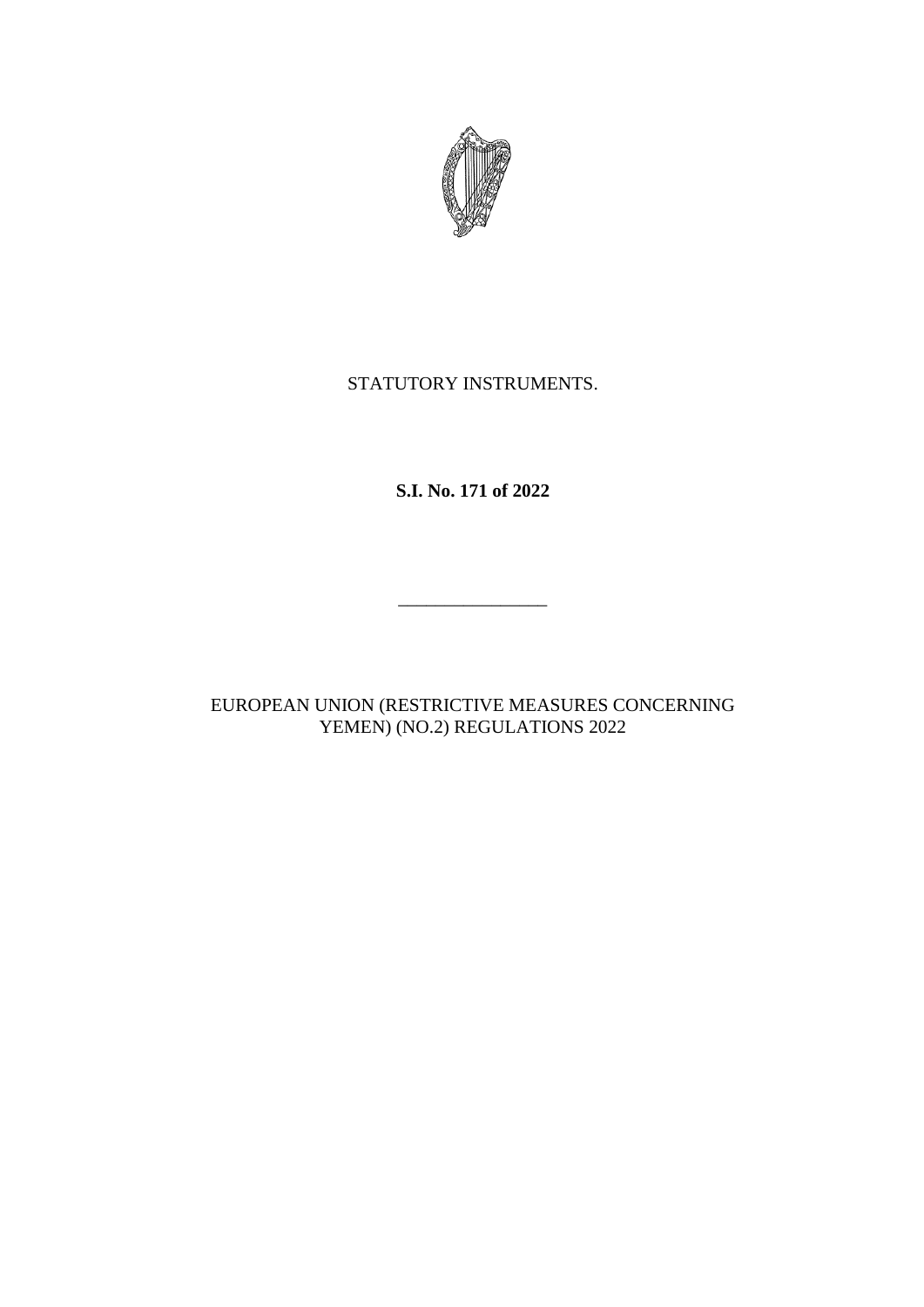## S.I. No. 171 of 2022

### EUROPEAN UNION (RESTRICTIVE MEASURES CONCERNING YEMEN) (NO.2) REGULATIONS 2022

I, PASCHAL DONOHOE, Minister for Finance, in exercise of the powers conferred on me by section 3 of the European Communities Act 1972 (No. 27 of 1972) and for the purpose of giving full effect to Council Regulation (EU) No. 1352/2014 of 18 December  $2014<sup>1</sup>$ , as amended, hereby make the following regulations:

1. These Regulations may be cited as the European Union (Restrictive Measures concerning Yemen) (No.2) Regulations 2022.

2. (1) In these Regulations -

"Council Regulation" means Council Regulation (EU) No. 1352/2014 of 18 December  $2014<sup>1</sup>$  as amended by the European acts specified in Schedule 1;

"European act" means an act adopted by an institution of the European Union or an institution of the European Communities.

(2) A word or expression which is used in these Regulations and which is also used in the Council Regulation has, unless the context otherwise requires, the same meaning in these Regulations as it has in the Council Regulation.

3. (1) A person who contravenes a provision of the Council Regulation specified in Part 1 of Schedule 2 shall be guilty of an offence.

(2) A person who contravenes a condition of an authorisation granted under a provision of the Council Regulation specified in Part 2 of Schedule 2 shall be guilty of an offence.

- 4. A person who is guilty of an offence under Regulation 3 shall be liable
	- (*a*) on summary conviction, to a class A fine or to imprisonment for a term not exceeding 12 months or both, or
	- (*b*) on conviction on indictment, to a fine not exceeding  $\epsilon$ 500,000 or to imprisonment for a term not exceeding 3 years or both.

 $1$  OJ No. L 365, 19.12.2014, p. 60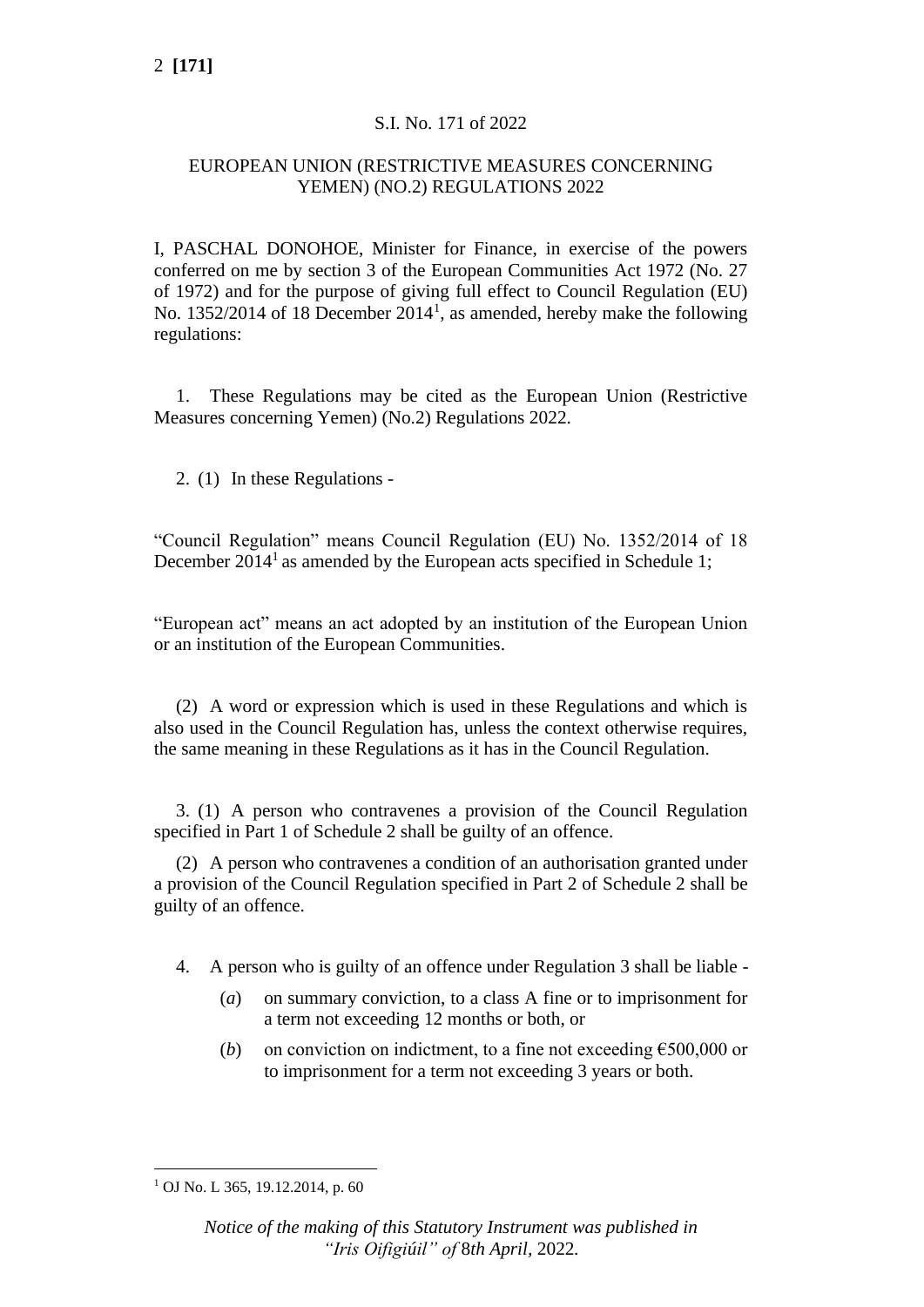5. A competent authority in the State, following such consultation as it considers necessary with other competent authorities, for the purposes of the administration and enforcement of the Council Regulation or these Regulations, may give in writing such directions to a person as it sees fit.

6. A person who fails to comply with a direction given under Regulation 5 within the time specified in the direction shall be guilty of an offence and shall be liable on summary conviction to a class A fine or to imprisonment for a term not exceeding 6 months or both.

7. Where an offence under these Regulations is committed by a body corporate and is proved to have been so committed with the consent or connivance of or to be attributable to any neglect on the part of any person, being a director, manager, secretary or other officer of the body corporate, or a person who was purporting to act in such capacity, that person shall, as well as the body corporate, be guilty of an offence and shall be liable to be proceeded against and punished as if he or she were guilty of the first-mentioned offence.

8. (1) Proceedings for an offence under these Regulations in relation to an act committed outside the State may be taken in any place in the State and the offence may for all incidental purposes be treated as having been committed in that place.

(2) Where a person is charged with an offence referred to in paragraph (1), no further proceedings in the matter (other than any remand in custody or on bail) may be taken except by or with the consent of the Director of Public Prosecutions.

(3) In proceedings for an offence referred to in paragraph (1),

- (*a*) a certificate purporting to be signed by an officer of the Department of Foreign Affairs and stating that a passport was issued by that Department to a person on a specified date, and
- (*b*) a certificate that is signed by an officer of the Minister for Justice and stating that, to the best of the officer's knowledge and belief, the person has not ceased to be an Irish citizen,

is evidence that the person was an Irish citizen on the date on which the offence is alleged to have been committed, and is taken to have been signed by the person purporting to have signed it, unless the contrary is shown.

(4) A person who has been acquitted or convicted of an offence in a place outside the State shall not be proceeded against for an offence under these Regulations in relation to an act committed outside the State consisting of the conduct, or substantially the same conduct, that constituted the offence of which the person has been acquitted or convicted.

9. The European Union (Restrictive Measures concerning Yemen) Regulations 2022 (S.I. No. 30 of 2022) are revoked.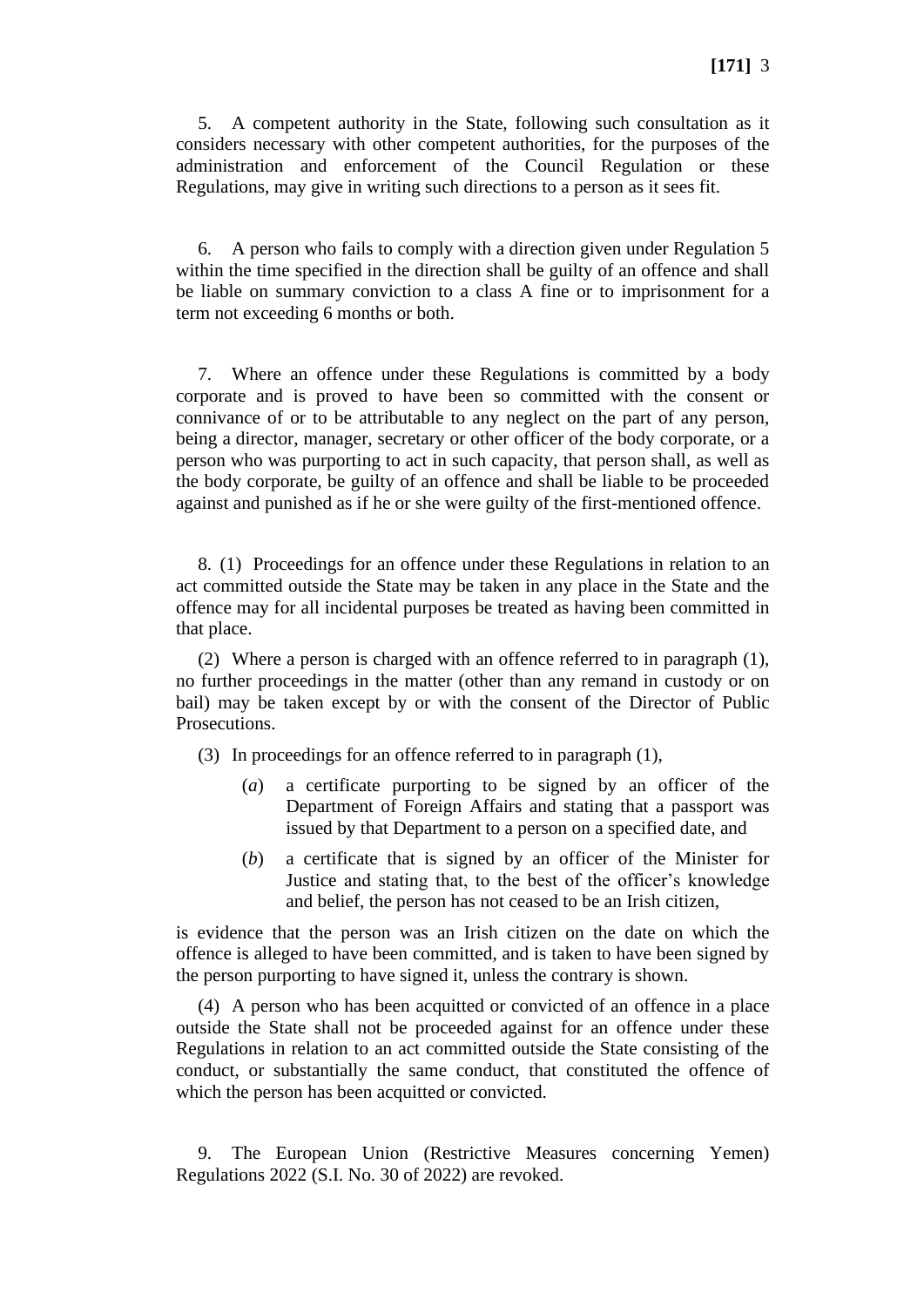## **Schedule 1**

### **Council Regulation**

- 1. Council Regulation (EU)  $2015/878$  of 8 June  $2015^2$
- 2. Council Implementing Regulation (EU) 2015/879 of 8 June 2015<sup>3</sup>
- 3. Council Implementing Regulation (EU) 2015/1920 of 26 October 2015<sup>4</sup>
- 4. Council Implementing Regulation (EU) 2016/1747 of 29 September 2016<sup>5</sup>
- 5. Council Implementing Regulation (EU) 2017/628 of 3 April 2017<sup>6</sup>
- 6. Council Implementing Regulation (EU) 2018/689 of 7 May 2018<sup>7</sup>
- 7. Council Regulation (EU) 2020/488 of 2 April 2020<sup>8</sup>
- 8. Council Implementing Regulation (EU) 2021/2015 of 18 November 2021<sup>9</sup>
- 9. Council Implementing Regulation (EU) 2022/419 of 14 March 2022<sup>10</sup>

- <sup>4</sup> OJ No. L 281, 27.10.2015, p. 3
- <sup>5</sup> OJ No. L 264, 30.09.2016, p. 36 <sup>6</sup> OJ No. L 90, 4.4.2017, p. 1
- <sup>7</sup> OJ No. L 117, 8.5.2018, p. 1
- <sup>8</sup> OJ No. L 105, 3.4.2020, p. 1
- <sup>9</sup> OJ No. L 410 I, 18.11.2021, p. 1
- <sup>10</sup> OJ No. L 86 14.03.22, p. 1

<sup>2</sup> OJ No. L 143, 9.6.2015, p. 1

<sup>3</sup> OJ No. L 143, 9.6.2015, p. 3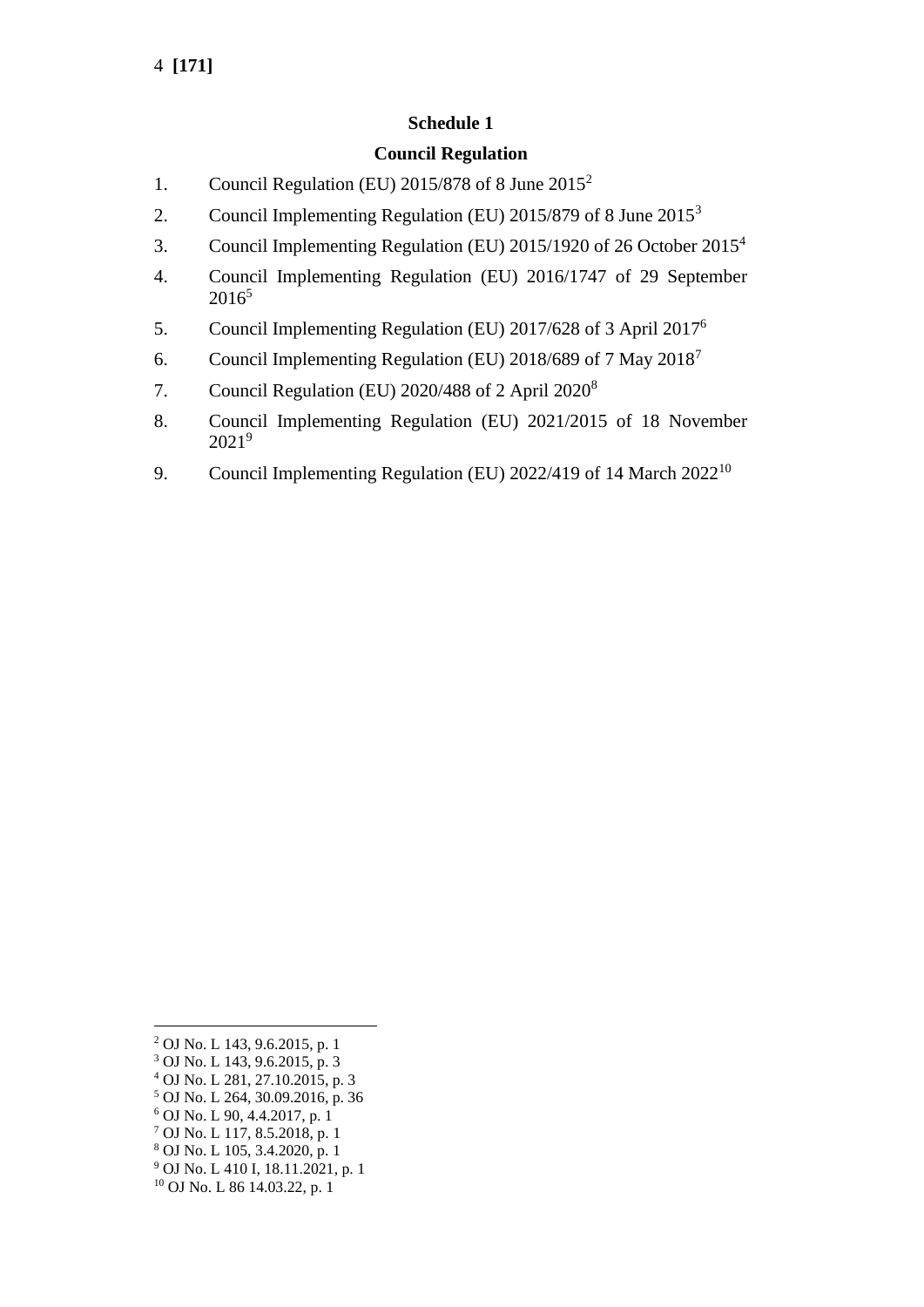# **[171]** 5

#### **Schedule 2**

#### **Part 1**

## **Contravention of Provision of Council Regulation**

Article 1a Article 2 Article 8 Article 9(1) Article 10

### **Part 2**

## **Authorisation under Provision of Council Regulation**

Article 3a Article 4 Article 5 Article 6 Article 7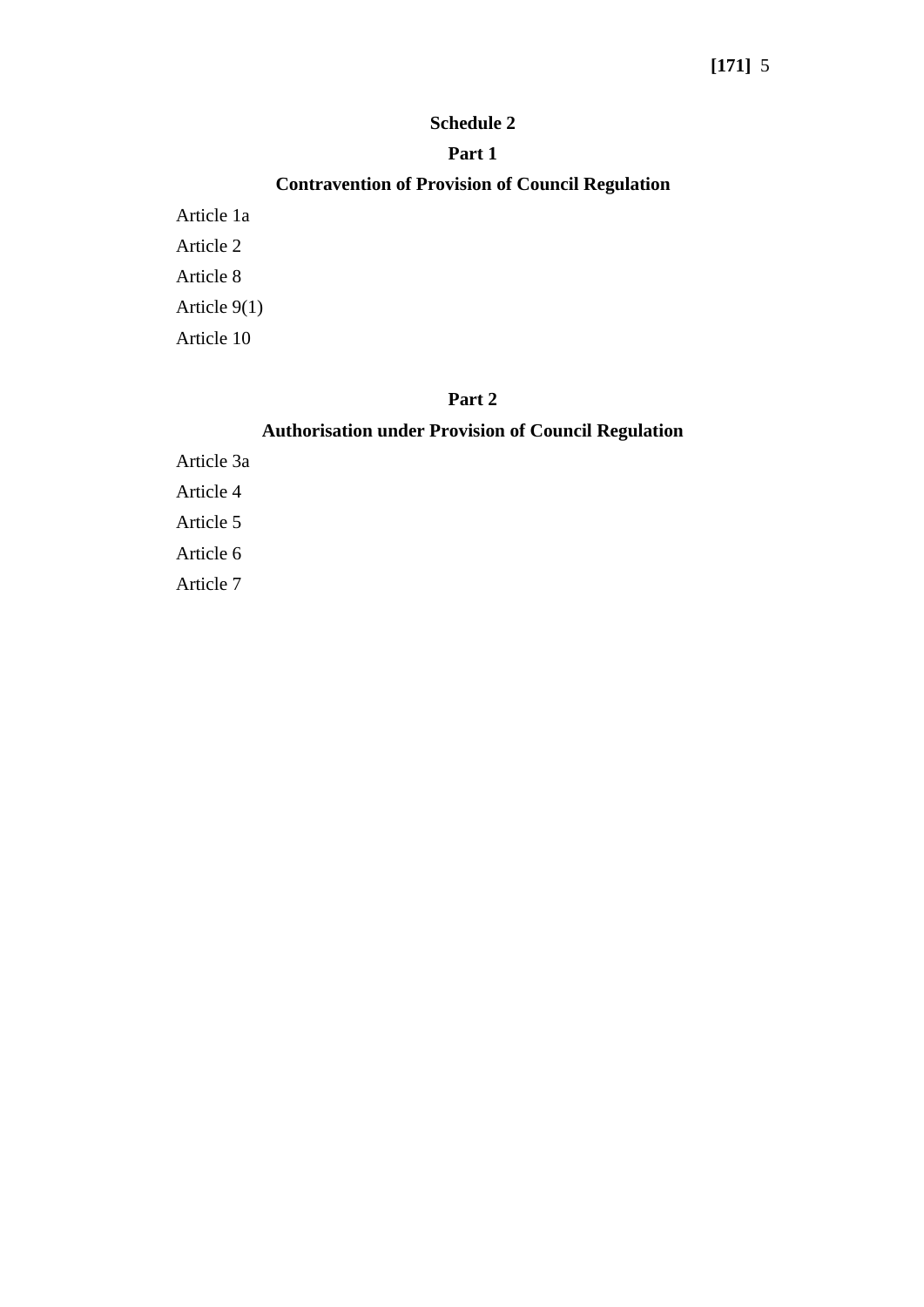6 **[171]**



GIVEN under my Official Seal, 21 March, 2022.

PASCHAL DONOHOE, Minister for Finance.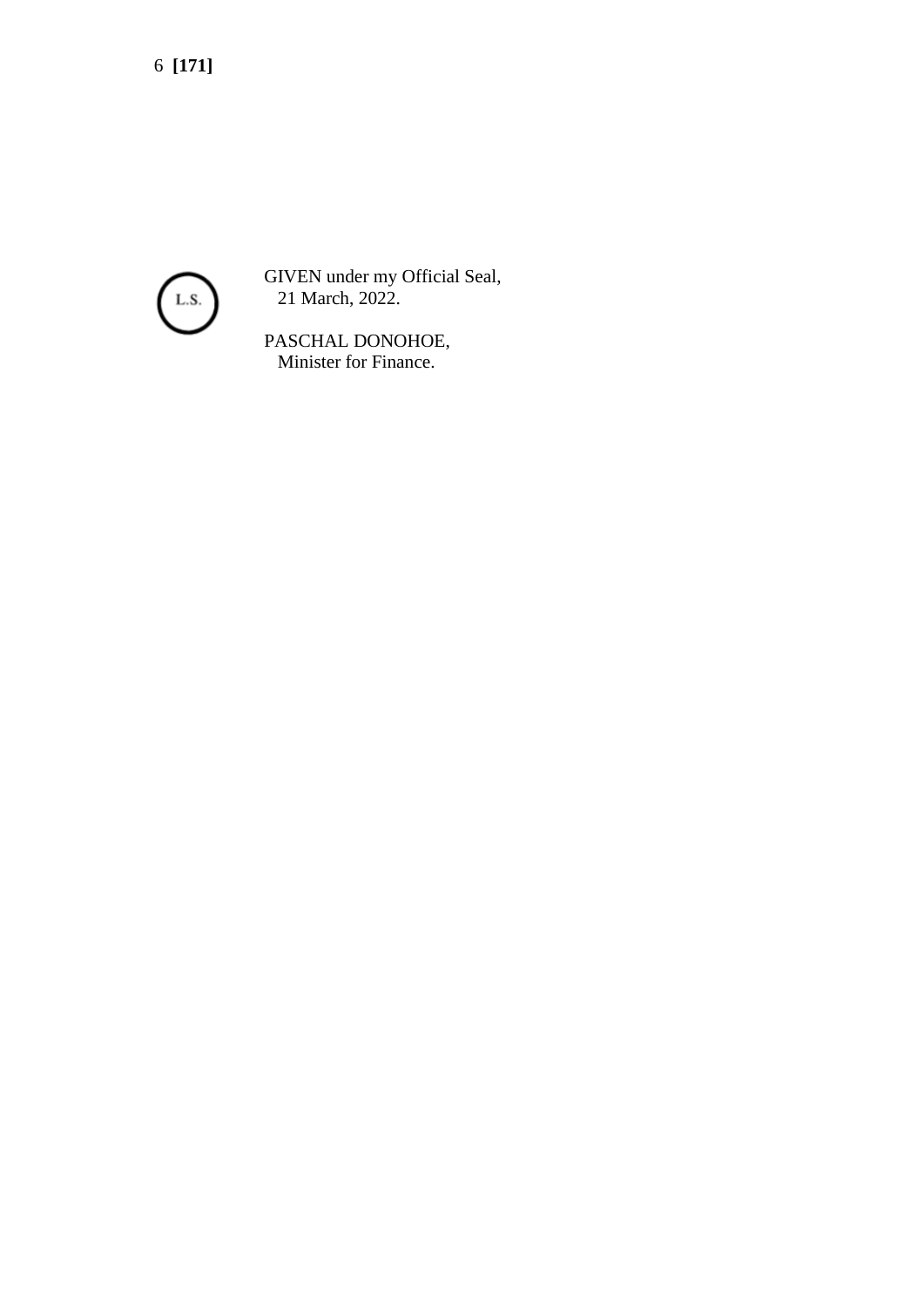#### EXPLANATORY NOTE

#### (*This note is not part of the Instrument and does not purport to be a legal interpretation.*)

These Regulations provide for the enforcement of restrictive measures contained in Council Regulation (EU) No. 1352/2014 as amended, regarding restrictive measures concerning Yemen.

The Regulations provide that competent authorities of the State may issue directions for the purpose of giving full effect to the sanctions.

The Regulations create offences for breach of the Council Regulations or for failure to comply with the directions of competent authorities of the State with regard to implementation of the sanctions and provides for appropriate penalties.